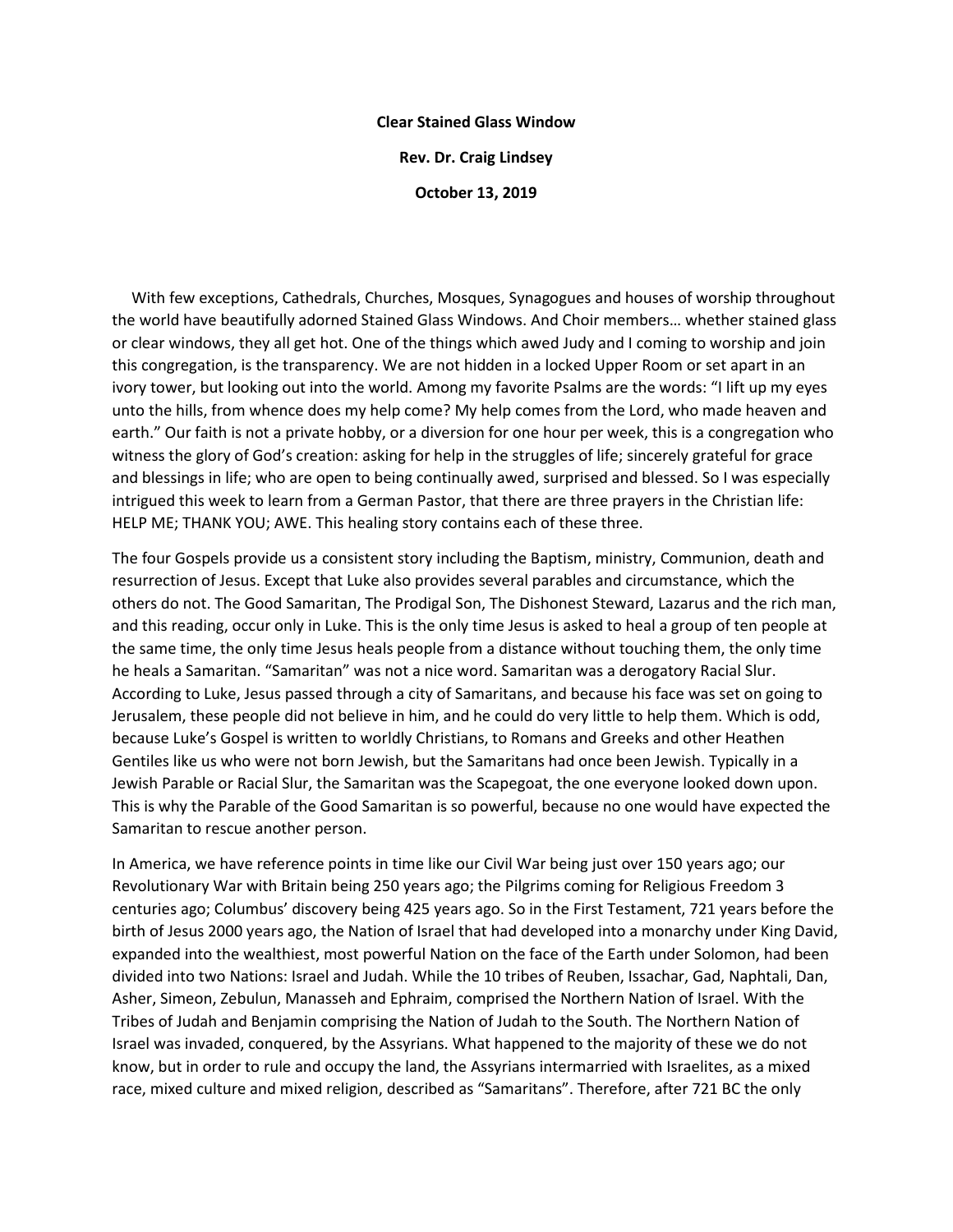Hebrew tribes that are left were of the tribes of Judah and Benjamin; who hated and despised the Samaritans, because they had not fought to the death or been imprisoned by the Assyrians, but had, in their words "perverted the faith, their culture, and their race by succumbing, giving up and marrying."

134 years later in 587 BC the Babylonians invaded the Southern nation of Judah. The Babylonians not only invaded and destroyed the City of David, but after being beaten in war, the majority of the population were marched to Babylon. Today we would recognize this as walking from Southern Israel to Northern Iraq roughly 1700 miles, the distance from Nogales to Vancouver, British Columbia or Kansas City, Kansas; then after 70 years in Exile their children's children returned home. The Samaritans offered to help them rebuild the temple, but the Jewish people said no. Such was the ostracism and segregation.

It is the beginning of Flu Season. Thankfully we have not had a true plague since the Spanish Flu of 1918 which infected 500 million people around the world, roughly 1/3 the population, killing 20 Million Americans. Leprosy or Hanson's Disease is an infection, people did not know where it came from, adding to people's fears and rejection. Different from a cancer attacking inside the body, Leprosy is a skin infection, eating away at your flesh, until extremities like fingers, toes, ears, lips and your nose decayed, leaving you with stubs or open sores where flesh and the instrument of senses had been. Normal ordinary people, family members, with hopes and dreams and relationships, were treated as Alien. Inhuman. Families and communities often held funerals when a person contracted leprosy, because at that point they were dead to the family. There was no known cure, and healings or restoration were so rare, that if you claimed to have been healed, before you could be readmitted to the community, you first needed to present yourself to the Priest to ascertain if you were physically and spiritually clean. According to the Book of Leviticus they believed, Leprosy was not only an infection of the body, but of the soul and mind. To be a Leper meant wearing a veil to cover your infection, a bell round your neck and crying out to others to stay at least 50 feet away.

While few of us have known those with Leprosy today, in South Sudan I did, similar to the ailments we face, there is fear. Fear that this is only the beginning. Fear that when others learn we are ill we will be rejected, perhaps rejected sounds too strong, that they will treat us differently, that they will begin to treat us as hopeless and dying. Or that they may wonder if we did something in our life to cause this, the modern words for Sin would be smoking, overweight, lack of exercise, alcohol. Recall when AIDs was first discovered in the early 1980s I worked as Chaplain in a Hospital in Harlem, where this disease was called GRID, because the population fit a grid of IV Drug-Users, Prostitutes, Homosexuals, Homeless. I recall, it was so unknown, contagious and frightening, nurses refused to touch patients or their linens and family members needed to provide care for them even within the hospital.

The first introduction we have to these people, is that from a distance they cry out to Jesus "Have Mercy on Us". We receive many prayer requests like this. "I am going in for surgery, pray I can be healed." "My granddaughter is pregnant, pray that the baby and she are healthy." "I have cancer, pray for me."

Jesus replies, "Go show yourselves to the Priest" that is, even without touching them, Jesus sends them to show the priest they are healed, they are not infectious, they are acceptable and can return to life in the community. As they go, each recognizes that fingers and ears are grown back, flesh made new. This is a vision of Heaven, where there are no illnesses, where we can throw away crutches and canes, not only being healed and being whole but being welcomed and accepted. Theologian Karl Barth stated that this is the most basic human response. Our basic response to God is not Fear or Guilt, or Doubt, but GRATITUDE. To have faith is to Believe, to live one's faith, to Thank God by living searching the high hills